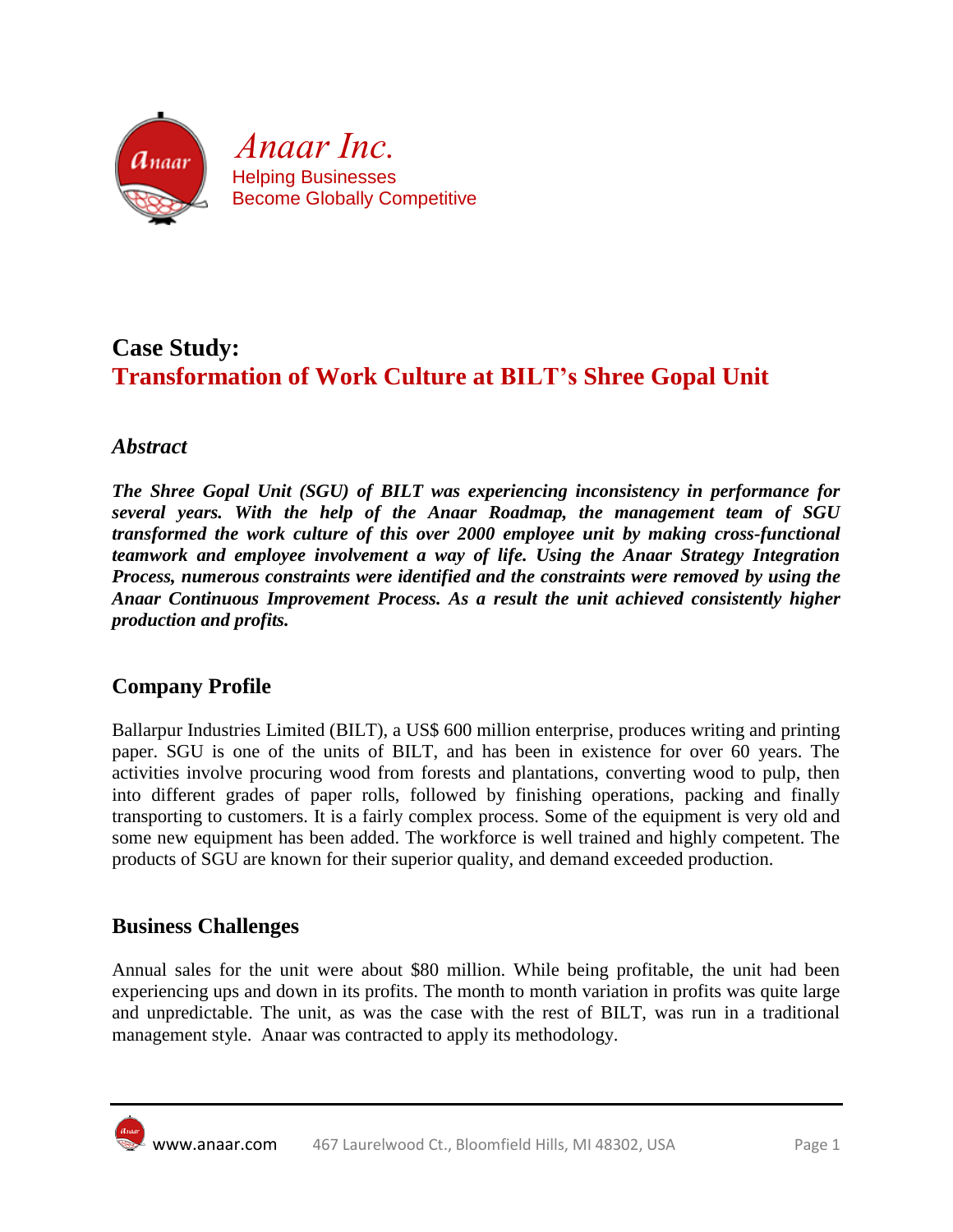### **Introduction of the Anaar Roadmap**

At the beginning of this initiative, the top management of the unit, led by its Unit Head, went through the Anaar Roadmap training, and developed a global process flowchart of the entire operation, as shown in Figure 1, consisting of 26 primary processes and 20 enabling processes. For each process, the names of its sponsor and process leader were shown at the top and bottom of the box, respectively. Each of the process boxes were expanded, as described in the Anaar Process Review System, to show macro and micro processes, internal and external customers, their expectations and what was being delivered to the customers.



**Figure 1. Global Process Flowchart SGU (simplified)**

## **The Anaar Strategy Integration Process (ASIP)**

For the next fiscal year, the business unit's top management utilized the Anaar Strategy Integration Process for developing their Annual Business Plan. They selected seven focus areas pulp production, paper production, profits, customer satisfaction, employee motivation, corporate social responsibility and energy conservation.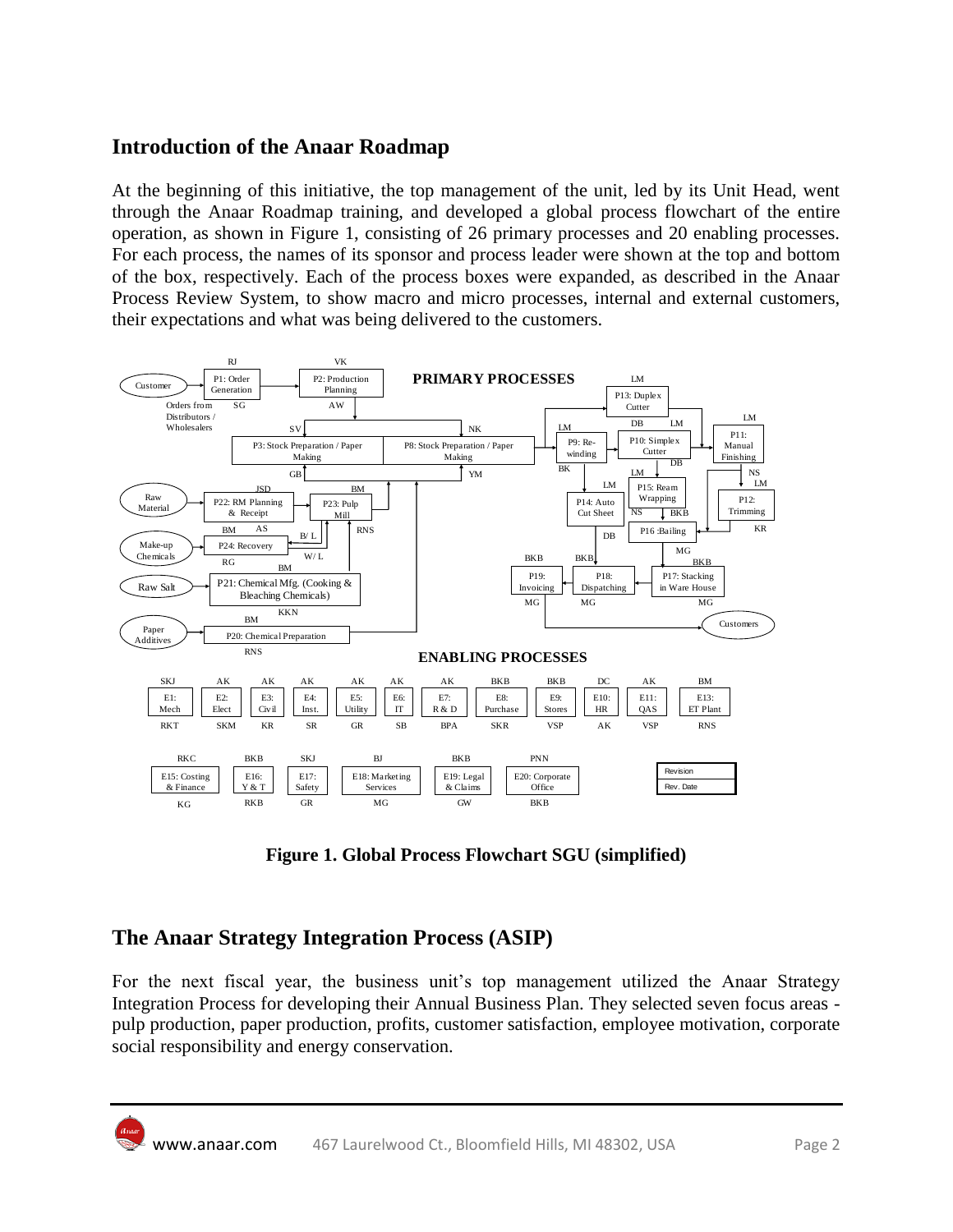Armed with data collected by the process owners, the management team - consisting of all the sponsors and process leaders shown on the global chart – worked in cross-functional teams and identified what in the current way of doing things was constraining the performance of the business unit, identified improvement projects that needed to be initiated to remove the constraints, and mapped these projects in to appropriate processes on the global process flowchart.

For these 7 goals, a total of 44 constraints were identified. Correspondingly, 44 approaches were developed involving about 210 projects.

### **The Anaar Continuous Improvement Process (ACIP)**

Cross-functional teams were formed for all the projects identified in the strategy integration process. The teams pursued the 7-stage Anaar Continuous Improvement Process – identifying internal and external customers and their expectations, collecting data on what was being delivered, brainstorming on potential causes for any shortfall, identifying root causes based on further data analysis, brainstorming on potential solutions, and then piloting solutions to eliminate the identified root causes, thus improving the performance of selected processes.

#### **Transformation of Work Culture**

When things went wrong, the managers started asking relentlessly "where did our processes break down?", and not "who did it?" This change in the mindset of the managers brought in a sea change in the attitude of the employees. They began to feel more empowered to suggest changes.

A system of reviewing improvement projects was put in place - the unit head, along with all functional heads, would review at least one improvement project every day. All the team members of the selected projects were invited to attend and participate in the presentation and discussion. The primary focus of the review was to listen to, understand and guide the teams as they progressed through the 7 stages of the Anaar Continuous Improvement Process.

These review meetings nurtured team spirit throughout the organization, starting at the highest levels. The unit head mandated that these review meetings be held every day, whether he is in town or not. The importance of these improvement projects was visibly demonstrated by the commitment of the top management. Employees at all levels had an opportunity to interact with and present their views and ideas to the top management thus creating a more open work culture. Numerous ideas for solving identified problems were suggested and implemented with a sense of pride and excitement.